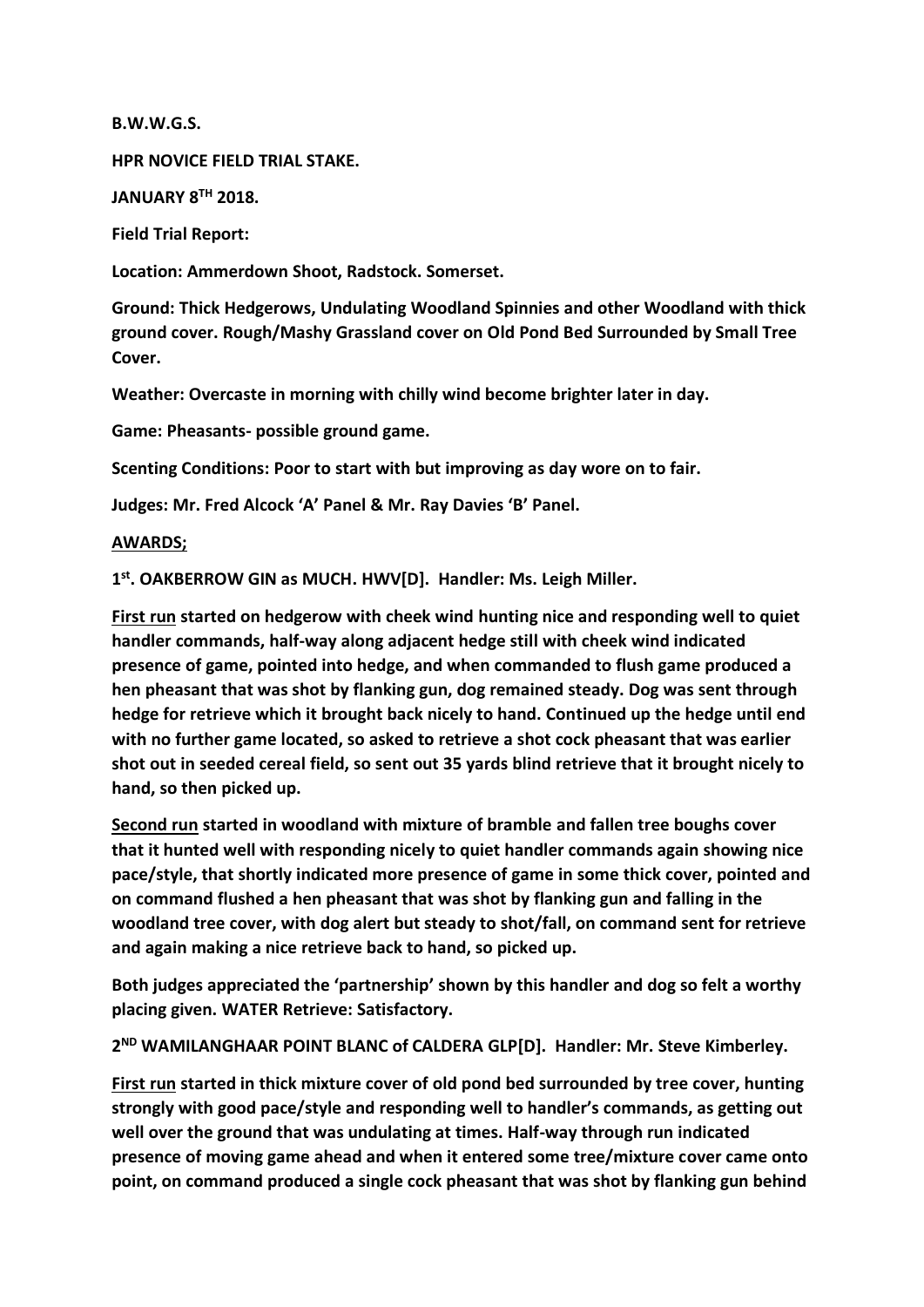**of working line, with dog remaining steady, then sent on command for retrieve and with some directions by handler, brought a nice retrieve to handler, so picked up.**

**Second run started on outed left side of woodland trees taking in gulley with mixture trees and heavy bramble/grass cover, again hunted strongly with pace/style and responding well to handler's commands, unable to locate any game by end of run was picked up, again showing some very good style of work over the two runs, appreciated by both judges. WATER Retrieve Satisfactory.**

**3 RD TRUBON GRAFYTE TREVE WEIM[D]. Handler: Ms. Suzi Burton.** 

**First run started on thick hedgerow hunting strongly with good pace/style and responding well to handler's commands, as near end of run was asked to hunt down a heavy cover gulley which it did well, near end indicated on hard mixture bramble cover, which it ran around several time in effort to locate source of scent, and eventually 2 cock pheasants rose and flew across seeded cereal field , with one being shot by flanking gun, dog remained steady and was then sent for retrieve which it brought nicely to hand, so picked up.**

**Second run started in woodland cover of fallen tree boughs and thick bramble cover, again hunting well over ground and responding well to handler's commands, shortly came onto point, sent in by handler, producing alive hen pheasants to the handler, on inspection by judges was found to be wounded and one that was earlier shot by guns. Shortly was picked up and brought out onto grass meadow to retrieve earlier shot hen pheasants that was nice retrieve to hand, so picked up. Some nice work shown to the judges. WATER Retrieve: Satisfactory.**

**4 TH WAMILANGHAAR CAPER of CALDERA GLP[D]. Handler: Mrs Coshy Kimberley.**

**First run started on steep undulating woodland tree gully, hunting strongly with need of strong handler commands to keep focused as strong pace/style over the ground. Nearer the end of woodland indicated game and flushed a hen pheasant that was shot by heading gun, falling out in seeded cereal field, dog remained steady. Handler and dog was brought onto grass track to execute a nice retrieve to hand, so picked up.**

**Second run started at top of tree lined undulating woodland, again strong hunting pace/style and soon into run a cock pheasant was shot by flanking gun, so falling into lower woodland alongside a flowing stream, dog remained steady. So taken forward to woodland and was sent for retrieve when in woodland and with some support of handler brought retrieve nicely to hand. So picked up. WATER Retrieve; satisfactory.**

**Cert-of-Merit.**

**FIREFROST HUNTRESS HWV[B]. Handler: Ms. Hazel Drew.**

**First run started along hedgerow hunting well out/along with strong pace/style and responding well to handler. Over the run no game was located so picked up.**